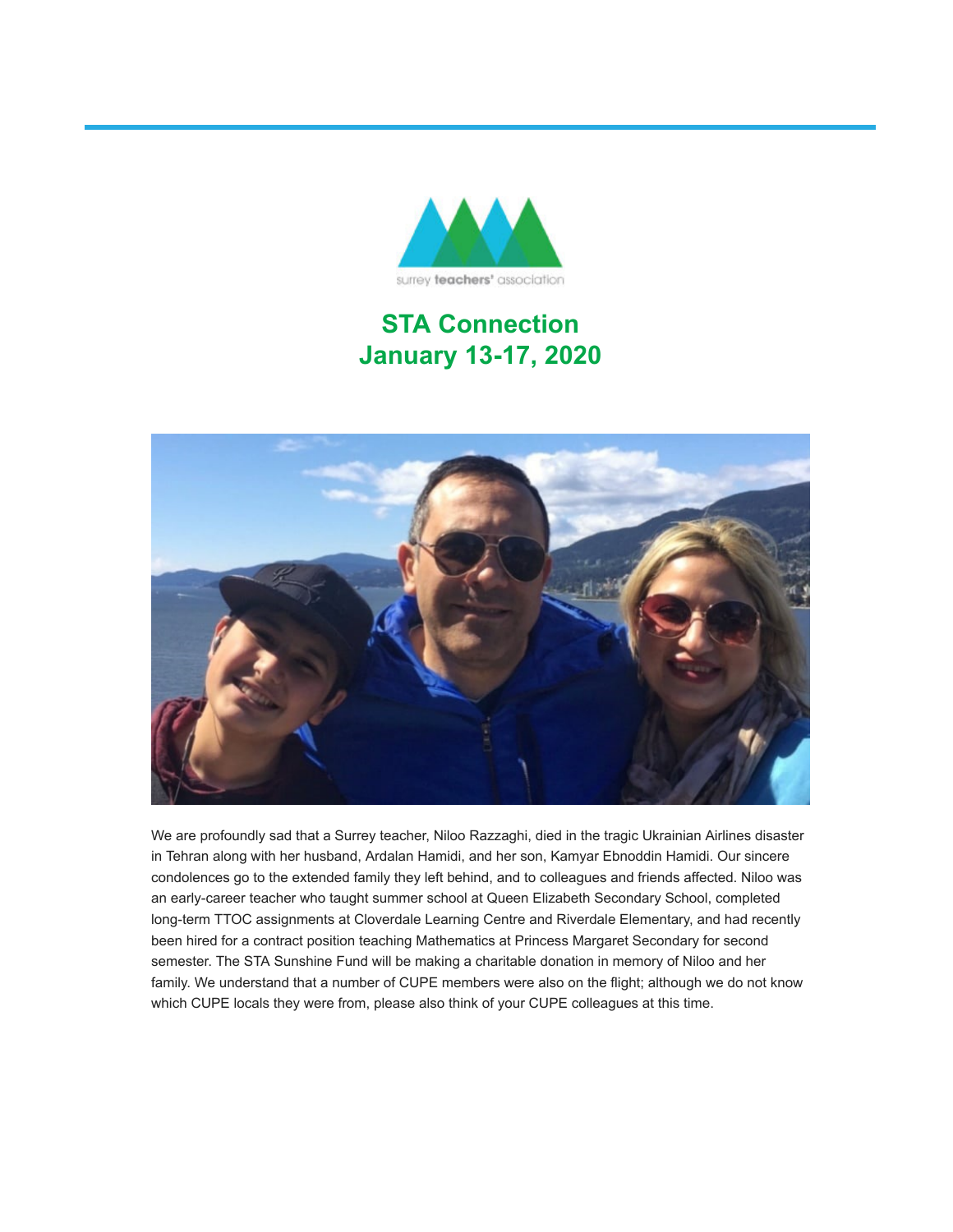#### **Special General Meeting**



Our next STA Special General Meeting will be on **Wednesday, January 22 at the Bombay Banquet Hall**. At this meeting, we will be voting on who will get to represent Surrey as a delegate to the BCTF AGM, which is taking place in Victoria this year! Did you forget to get your write-up in on time? That's ok, you can still be nominated or nominate yourself at the meeting! Of course, let's not forget the free butter chicken and other delicious dishes that we get at our Bombay meeting. You do not want to miss it!



- January 13 Pro-D Committee
- January 13 Status of Women Committee
- January 14 Executive Committee
- January 15 <u>[IST Workshop](https://surreyteachers.us20.list-manage.com/track/click?u=37ec644ae87e34b54b3912660&id=ee07d79705&e=7261da6bdb)</u>
- January 15 Surrey School Board 7 pm @ DEC
- January 16 Labour Affairs Committee
- January 20-23 [Staff Rep Training](https://surreyteachers.us20.list-manage.com/track/click?u=37ec644ae87e34b54b3912660&id=68479cc400&e=7261da6bdb)
- January 22 General Meeting @ Bombay Banquet Hall
- [January 28-30 Rookie Staff Rep](https://surreyteachers.us20.list-manage.com/track/click?u=37ec644ae87e34b54b3912660&id=3f522bab55&e=7261da6bdb) **Training**
- February 4 [New Teachers' Conference](https://surreyteachers.us20.list-manage.com/track/click?u=37ec644ae87e34b54b3912660&id=ca94dee65e&e=7261da6bdb)

#### **Snow Days Protocols**

With the possibility of snow in the weather forecast for the next while it is time to remind ourselves about snow policy and procedures. Whenever it snows, the STA office receives inquiries from teachers about what processes should be put in place at schools and what to do if it is difficult to travel to work. The STA website has detailed information on snow and snow days.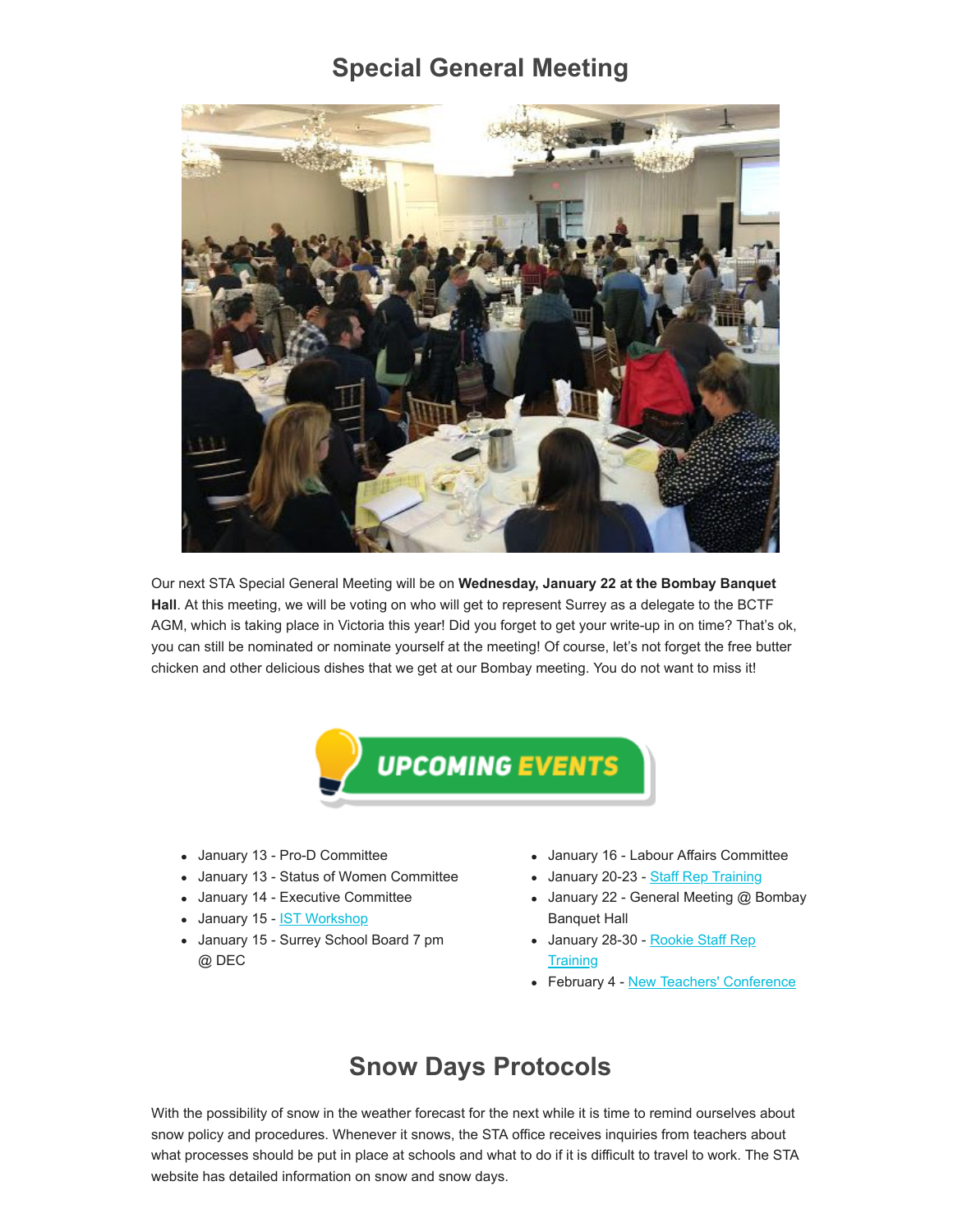Please listen to the early news for weather reports. School closures are announced on CKNW and on News 1130, and also on the District website and its official Twitter account,  $@Surrey$ , Schools. If schools are closed, they may only be closed for students only and staff are expected to report to work unless otherwise directed. Whether the road conditions are safe enough for employees to get to work is for each individual to decide. The only paid leave in our collective agreement which applies is Art. G.21.4.j, which applies only in very narrow circumstances:

#### j. **Transportation Failure**

Where an employee is unable to report for duty because of a breakdown in public transportation services normally used by the employee or because of closure of public services (e.g., roads), leave will be granted with no loss of pay for up to a full day's absence, providing:

i. The employee reports for duty as soon as circumstances permit, and

ii. If requested, the employee provides a written explanation detailing the cause of the absence. In the event of failure to provide such statement, salary will be deducted for the full period of absence.

iii. No salary will be paid for absences in excess of one (1) day resulting from breakdown or closure of Surrey Teachers' Association transportation facilities or services.

iv. No salary will be paid in the case of absence resulting from breakdown of personal vehicles or transportation failures experienced while on holidays or on other personal business.

If you have questions or concerns, please contact STA Health & Safety Officer, Dana Neidig, at [hs@surreyteachers.org.](https://surreyteachers.us20.list-manage.com/track/click?u=37ec644ae87e34b54b3912660&id=ec442041c6&e=7261da6bdb)

## **LAST CHANCE! Register for the BCTF New Teachers' Conference - Deadline January 20!**



A reminder that members can [register](https://surreyteachers.us20.list-manage.com/track/click?u=37ec644ae87e34b54b3912660&id=1277daf319&e=7261da6bdb) for the BCTF New Teachers' Conference 2020. The conference takes place on January 25 in Richmond. The workshops selection can be explored [here](https://surreyteachers.us20.list-manage.com/track/click?u=37ec644ae87e34b54b3912660&id=c754a1c408&e=7261da6bdb).

### **IST Workshop: The Three Rs: Rights, Roles, and Responsibilities**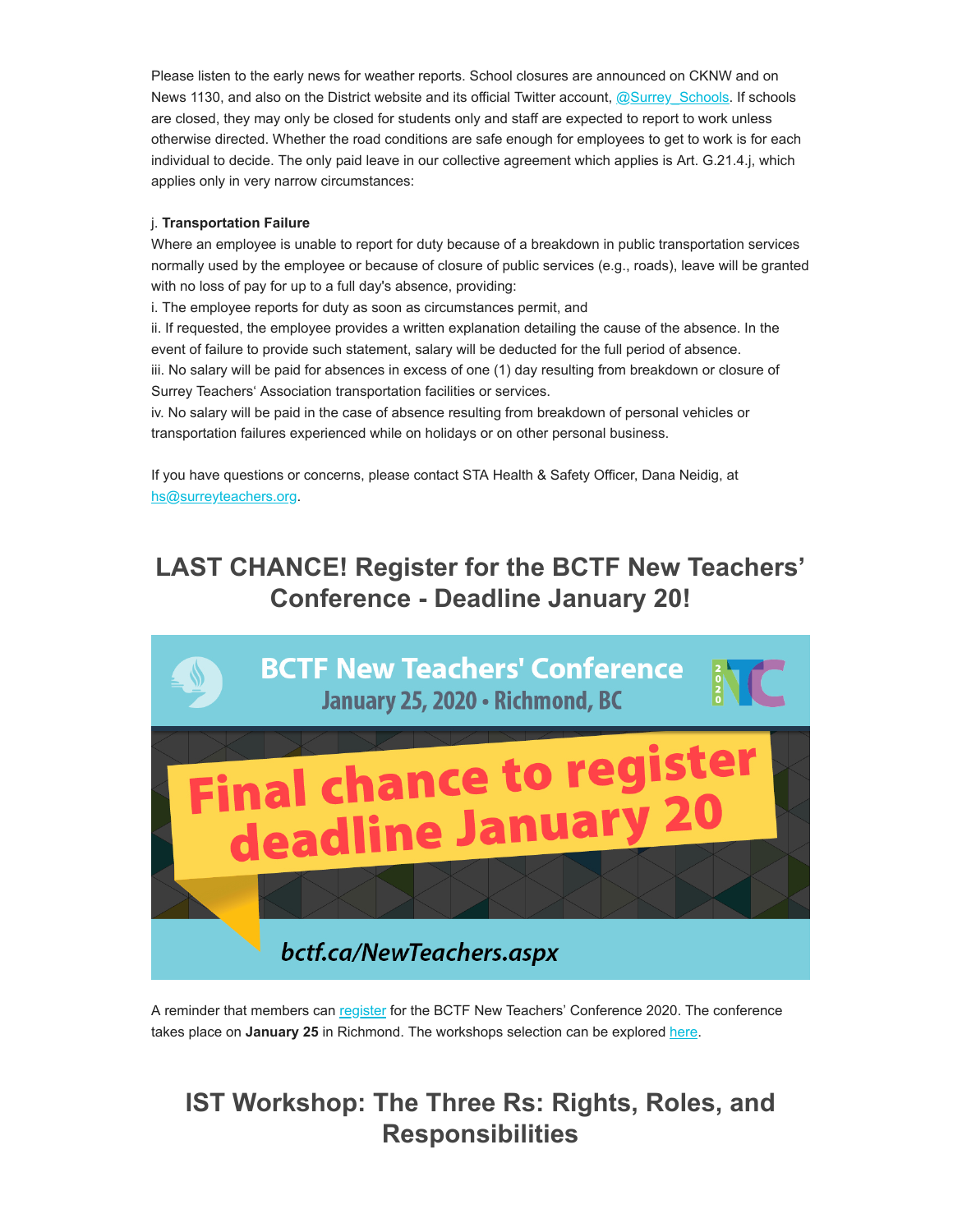On **January 15th**, the STA's IST Ad Hoc Advisory Committee will be hosting an after school workshop open to all Integration Support Teachers. The event is tailored to be supportive and relevant to Integration Support teachers with any amount of experience in the IST role.

We will be serving delicious food and socializing together from  $3:30 \text{ pm} - 4:00 \text{ pm}$ . Workshop time 4:00 pm to 6:00 pm. [Register](https://surreyteachers.us20.list-manage.com/track/click?u=37ec644ae87e34b54b3912660&id=fdb76bbc89&e=7261da6bdb) now!



## **New Teachers' Conference on Feb 4th**

**Tuesday, February 4th** is the day when we will be hosting our popular New Teachers' Conference here at the STA. If you are a new teacher, either first or second year, and you haven't already attended this before, please feel invited to sign up to attend. We review topics such as preparing for your first year evaluation, how to understand your paycheque, Pro D opportunities, and legal pitfalls for teachers. You will be inducted into the provincial union; each teacher will receive a certificate and a pin. [Register](https://surreyteachers.us20.list-manage.com/track/click?u=37ec644ae87e34b54b3912660&id=5fa4f48287&e=7261da6bdb) now!

## **Staff Rep Training 2020:BCTF Code of Ethics January 20, 21, 22, 23**

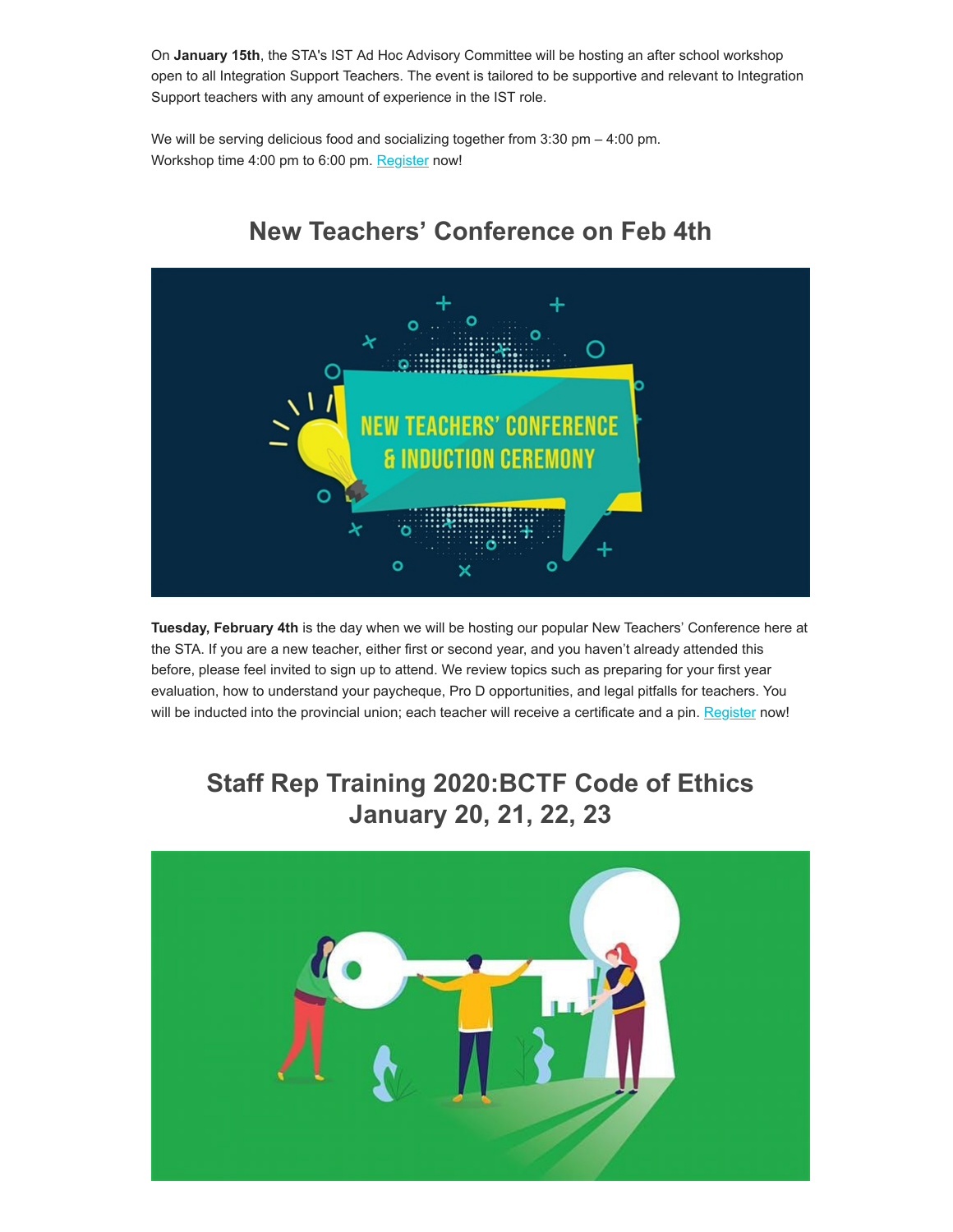Objectives:

- to better understand the BCTF Code of Ethics (the "what")
- to understand the rationale for a professional Code of Ethics (the "why")
- to apply knowledge to situations in schools (the 'how')
- to consider the role of the staff rep and all members in promoting ethical conduct (the "who")
- to acquire knowledge about procedures used to deal with alleged violations of the BCTF Code of Ethics (the "how").

Lunch and snacks provided. [Register](https://surreyteachers.us20.list-manage.com/track/click?u=37ec644ae87e34b54b3912660&id=4864e80cc0&e=7261da6bdb) now!

## **Rookie Staff Rep Training 2020: Role and Function of the Staff Rep January 28, 29, 30**

**For all NEW Staff Reps - please register for your first staff rep training! (If you have never received rookie training, you are eligible)**

Objectives:

- To determine the role and function of the Staff Rep
- To become familiar with the format and content of the provincial and local collective agreement
- To identify where to go for help
- To understand that union work is social justice work.

Lunch and snacks provided. [Register](https://surreyteachers.us20.list-manage.com/track/click?u=37ec644ae87e34b54b3912660&id=32b8c3c830&e=7261da6bdb) now!

## **Cross Border Conference Feb 29th, 2020!**



This year our Cross Border Conference promises to be great. Your STA International Solidarity Committee is reaching across the border nearest to us to invite American teachers from Washington and Oregon to our conference that this year is focussing on Climate Action. We have seen remarkable leadership from teenagers in the last few months, worldwide. Teachers have a role to play in supporting these activists, and also taking steps in our own practice to support all our students who are growing up in a changing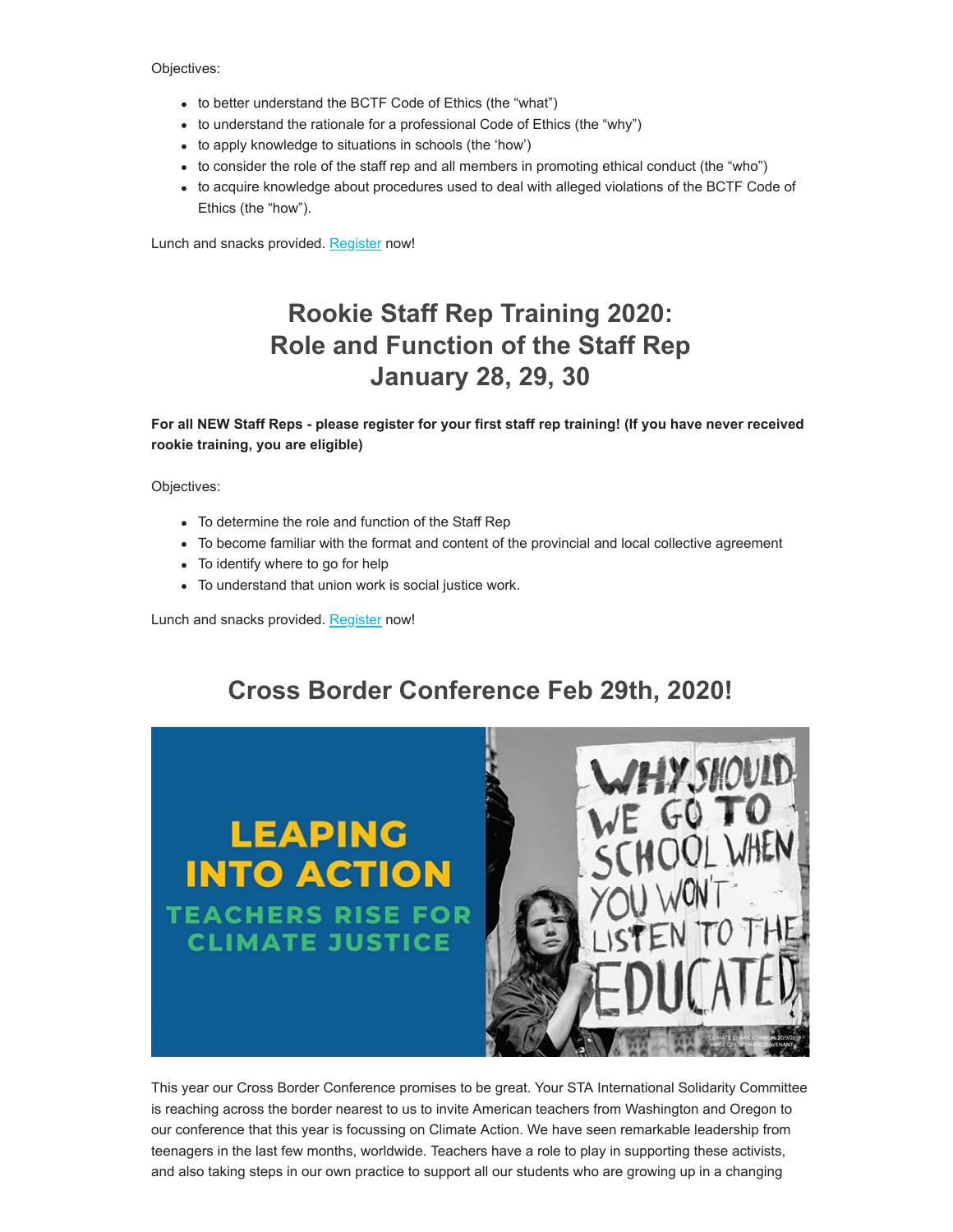climate. Please consider attending, encourage your colleagues to do so, and bring your student teachers along! This is an unusual opportunity to collaborate with some American colleagues, and we have some amazing workshops lined up. It is only \$50 (\$25 for students and student teachers), which could be claimed through your Pro D funds. This year we are at Kwantlen Park Secondary, noon to 7:30 pm, Saturday, Feb 29th. We promise you a delightful day. [Registration](https://surreyteachers.us20.list-manage.com/track/click?u=37ec644ae87e34b54b3912660&id=8ef5fdde8a&e=7261da6bdb) is now open!

#### **Get Yourself in the Qualifications Book!**

Have you recently completed coursework? Are you qualified for positions requiring special training such as LST, IST, Helping Teacher, or Career Facilitator? In order to be shortlisted in Rounds 1 and 2, teachers need to be listed in the District Qualification Book. Teachers who are interested in changing their assignments to such positions need to apply to the Human Resources Department (courier #481) by January 31, 2020 to have their qualifications evaluated. The evaluation will be completed by March 31. (CA, Article E.28.1). Please note that the job description for the Elementary Intensive Arts Program Teacher has been revised to provide further ways for teachers to become qualified.

Job descriptions and evaluation forms for specific jobs can be found on the **District website**.

#### **Changes to TQS - some members could get raises!**

The Teacher Qualification Service (TQS) is the body that defines your category for pay purposes based on a teacher's education. The TQS has recently made some changes to their policies, but it is up to you to see if these changes lead to an increase in pay for you - they will not automatically upgrade your category, you need to apply! Please read [this information](https://surreyteachers.us20.list-manage.com/track/click?u=37ec644ae87e34b54b3912660&id=8cfc35789b&e=7261da6bdb) carefully to make sure you don't miss out on any salary increases.

#### **Day of Mourning - BC Schools Project**

Did you know that an average of 1000 people in Canada die each year on the job or from work related illness? Did you know that the group of workers most likely to be injured or killed on the job are young workers?

These are frightening stats and the young workers are typically our former and sometimes current students. April 28, 2020 is the Day of Mourning where we ask secondary schools to commemorate those workers who were killed or injured on the job. An additional goal is to educate students on workplace safety and in doing so help reduce young worker injuries and fatalities. Please note that while April 28 is specifically referenced in federal legislation, school related events will be conducted on April 28, two days before community hosted events.

We are asking for a contact (or two) from each secondary school in Surrey to work with the coordinators of the Project. Schools will receive will be a box of resources that teachers can use to enhance their lesson plans, work with leadership groups in the school, lesson plans, posters, fact sheets, etc. These will be delivered to your school so that your school can commemorate those workers killed or injured on the job.

There will be more information coming out in the following weeks. If you are interested in signing your secondary school up for this worthwhile and possibly life-saving project, please contact Dana Neidig, Health & Safety Officer, at [hs@surreyteachers.org](https://surreyteachers.us20.list-manage.com/track/click?u=37ec644ae87e34b54b3912660&id=9e93b9949c&e=7261da6bdb) or (604) 592-8391.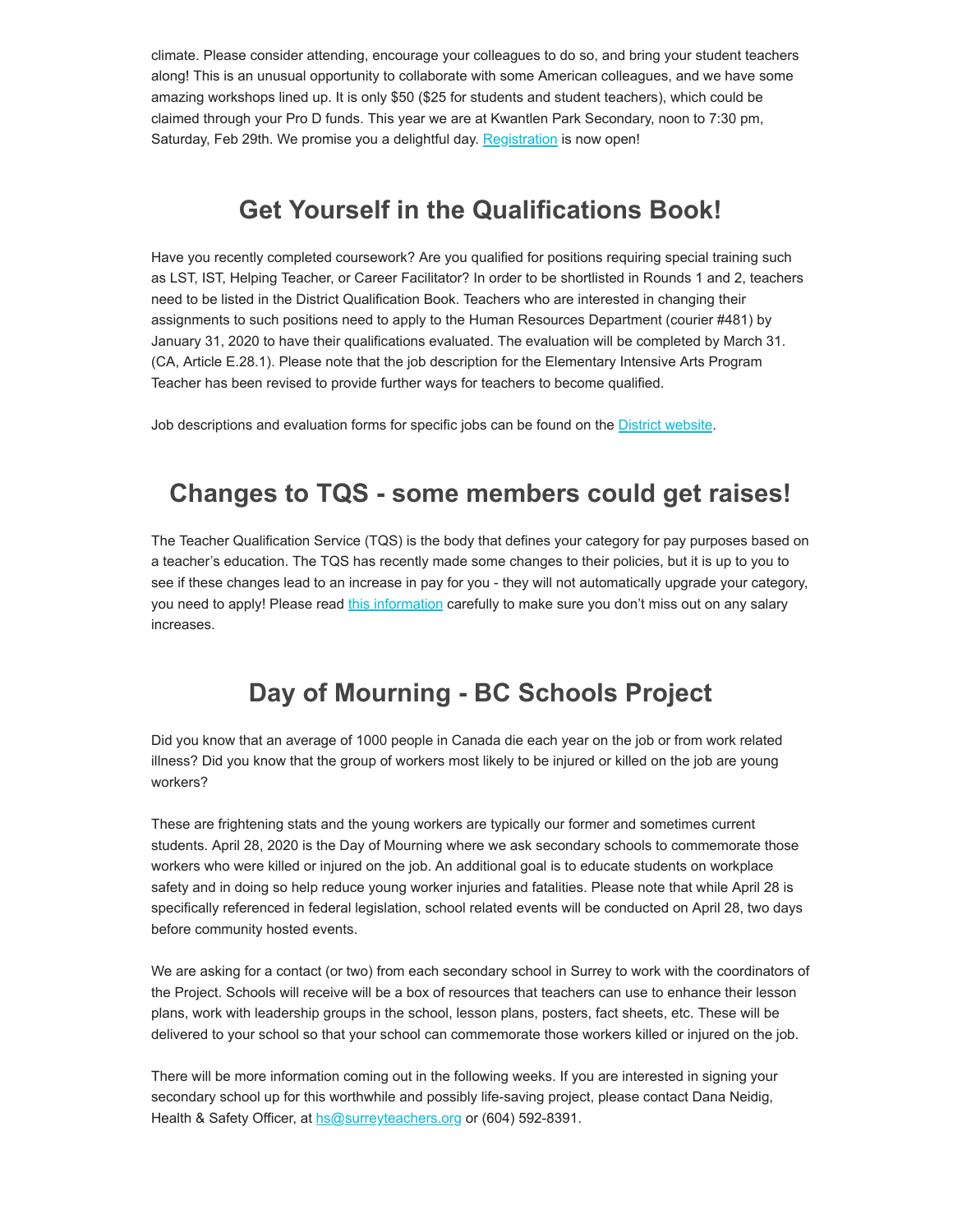#### **Have you read your copy of the January/February edition of** *Teacher* **magazine yet?**





#### **#RedforBCED takes over the** news cycle at NDP convention

Trust's going to b ia than the go re people si ling at that cabinet to

.<br>Intest choice, So I say to the NDP<br>It here in Victorio today, make that this up to the promises you mode







You can read the latest issue of Teacher magazine [here](https://surreyteachers.us20.list-manage.com/track/click?u=37ec644ae87e34b54b3912660&id=6a04253f4f&e=7261da6bdb). Articles include the 2019–20 BCTF theme of Wellness, Safety, Balance: In life and on the job. You can also check out photos from the #RedforBCED leafletting campaign at the BCNDP's recent convention in Victoria. Can you spy any Surrey teachers?

## **Seeds of Social Justice: Spotlight on Equity and Inclusion**

The January 2020 edition of the **BCTF Seeds of Social Justice** has a focus on increasing equity and inclusion. This means creating spaces where all members and students feel welcome, have a voice, and see themselves represented in leadership.

# **Are you interested in International Solidarity?**

The STA international Solidarity Committee invites interested teachers to attend Codevelopment Canada's one day conference on **Saturday, January 25** about topic such as forced migration, the climate crisis, and social investment, featuring Honduras educator Daysi Martinez. The committee will cover registration costs for 8 Surrey teachers. Please email Julia at **1**vp@surreyteachers.org to indicate your interest. See attached poster for details.